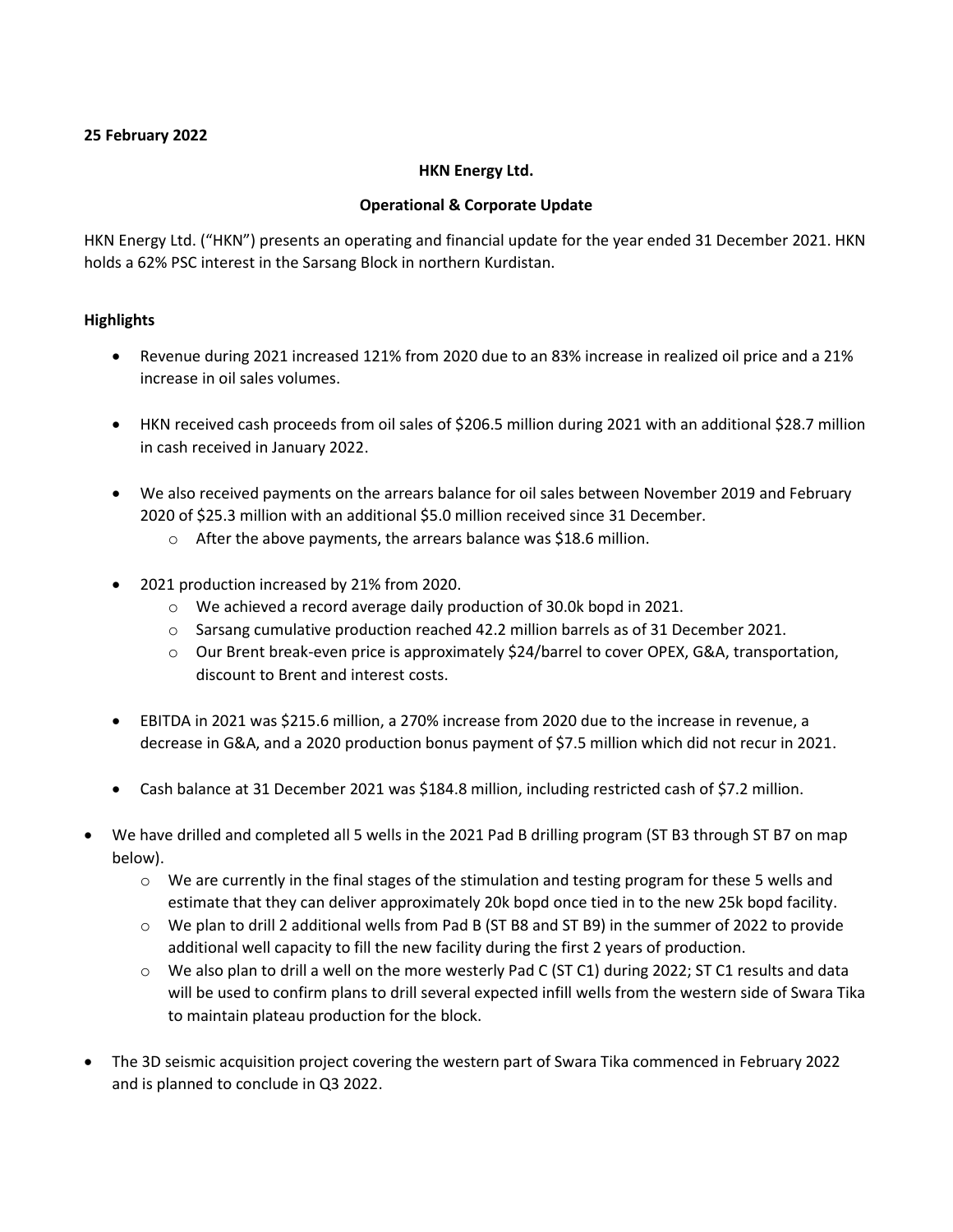

### **Summary of Results – HKN Energy Ltd. (1)**

|                                        |             | Q <sub>4</sub>  |         | Q4          |         | <b>FY</b>   |    | <b>FY</b> |
|----------------------------------------|-------------|-----------------|---------|-------------|---------|-------------|----|-----------|
|                                        |             | 2021            |         | 2020        |         | 2021        |    | 2020      |
|                                        |             | (unaudited)     |         | (unaudited) |         | (unaudited) |    | (audited) |
| Production (gross)                     | Bopd        | 31,311          |         | 28,698      |         | 29,965      |    | 24,659    |
| Production (net) $^{(2)}$              | Bopd        | 19,413          |         | 17,793      |         | 18,578      |    | 15,288    |
|                                        |             |                 |         |             |         |             |    |           |
| Revenue                                | <b>USDm</b> | \$<br>81,268    | \$      | 38,463      | $\zeta$ | 271,869     | \$ | 122,813   |
| EBITDA <sup>(3)</sup>                  | <b>USDm</b> | \$<br>66,850    | \$      | 23,884      | \$      | 215,631     | \$ | 58,305    |
| OPEX/bbl                               | <b>USD</b>  | \$<br>3.60      | \$      | 4.05        | \$      | 3.92        | \$ | 4.40      |
|                                        |             |                 |         |             |         |             |    |           |
| Operating cash flow                    | <b>USDm</b> | \$<br>71,431    | $\zeta$ | 15,475      | $\zeta$ | 180,676     | \$ | 54,788    |
| $Capex^{(4)}$                          | <b>USDm</b> | \$<br>(26, 817) | \$      | (11, 611)   | \$      | (79, 770)   | Ś  | (68, 697) |
| Free cash flow <sup>(5)</sup>          | <b>USDm</b> | \$<br>44,614    | $\zeta$ | 3,863       | $\zeta$ | 100,906     | \$ | (13,909)  |
|                                        |             |                 |         |             |         |             |    |           |
| Cash (incl. restricted) at 31 December | <b>USDm</b> | \$<br>184,791   | \$      | 90,098      | $\zeta$ | 184,791     | \$ | 90,098    |
| Restricted cash at 31 December         | <b>USDm</b> | \$<br>7,163     | \$      | 6,789       | \$      | 7,163       | \$ | 6,789     |
| Debt at 31 December <sup>(6)</sup>     | <b>USDm</b> | \$<br>149,000   | \$      | 137,500     | \$      | 149,000     | \$ | 137,500   |

Notes:

- (1) HKN Energy Ltd. transitioned from US GAAP to IFRS reporting beginning with the June 30, 2021 financial statements. The adoption of IFRS is effective January 1, 2019. Some financial figures include adjustments from previously released information. Please refer to the IFRS audited financial statements for December 31, 2020 and the IFRS unaudited financial statements for June 30, 2021 for additional details. These financial statements are available at hknenergy.com.
- (2) Net based on 62% PSC interest.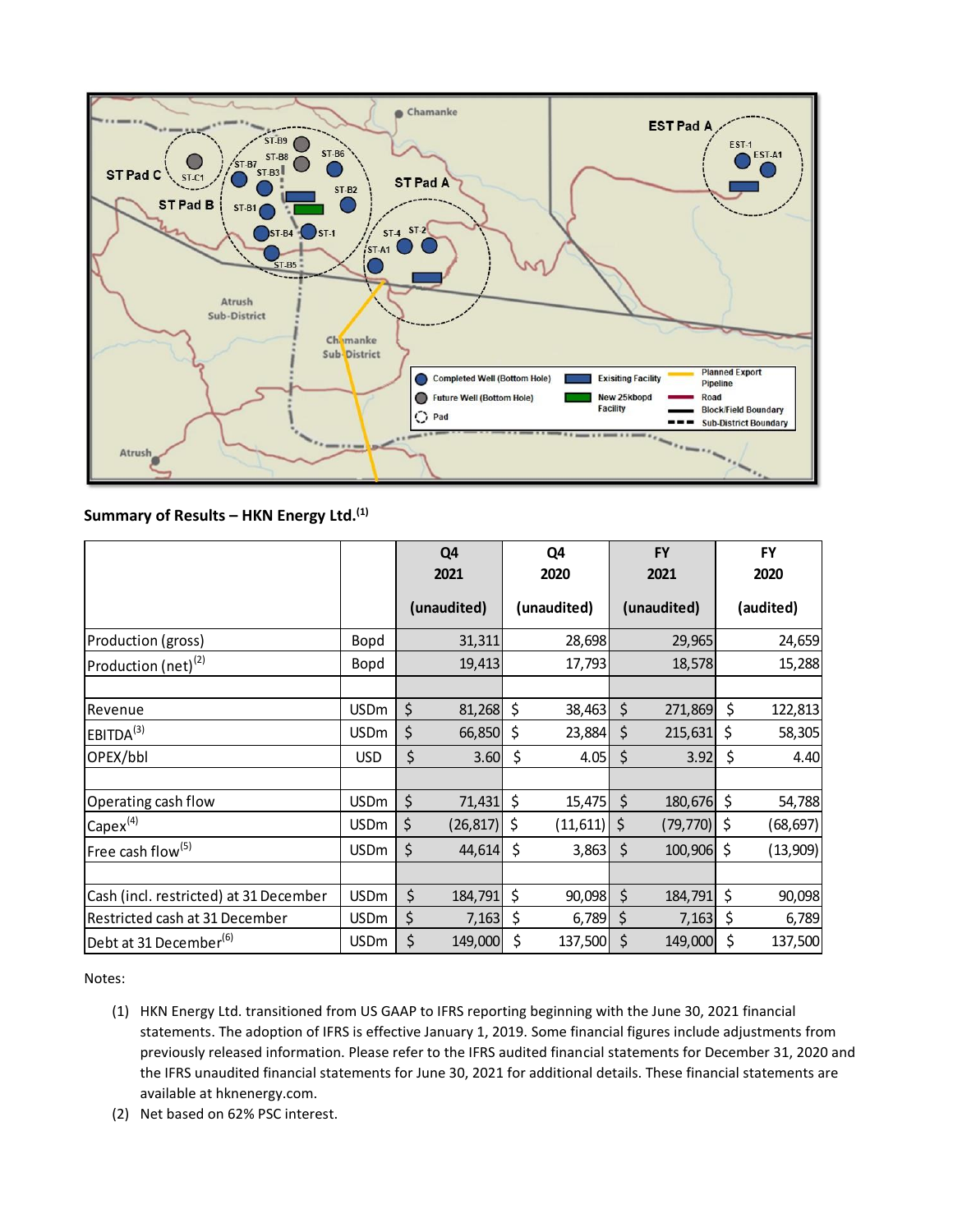- (3) EBITDA is Net income/(loss) adjusted to add back interest, depletion, depreciation and amortization expenses and loss on derivatives.
- (4) Capex is shown on a cash basis.
- (5) Free Cash Flow is net cash generated from operating activities less cash outflow for capital expenditure. Free Cash Flow is before debt costs and dividends.
- (6) Face value of debt.

### **Outlook**

- We continue to closely monitor the business environment including timeliness of oil sales payments and are prepared to look aggressively at CAPEX reductions if we lose confidence in collecting future payments. This approach could have a negative impact on future production but reflects our prioritization of capital preservation.
- 2022 production guidance as follows:
	- o 27k-30k bopd until first oil from the new 25k facility.
	- o 45k-50k bopd following commissioning of the new 25k facility.
	- o We expect a 3-month commissioning period for the new facility to reach full production.
- The new 25k bopd facility on Swara Tika remains on target for first oil estimated in Q3 2022.
	- $\circ$  All critical packages are now on site and progress on construction has been good.
	- o Construction and commissioning manpower has increased in early 2022; we have also agreed limited incentive payments for the EPC contractor if first oil is achieved prior to mid-September 2022.
	- o Total project cost of approximately \$100-105 million (net to HKN) with 68% spent to date.
- Export pipeline tie-in remains on track to align with completion of the 25k bopd facility.
- We are increasing our 2022 CAPEX guidance to \$140 160 million (net to HKN) due primarily to drilling the wells described in the Highlights section of this update.

### **Supplemental Information for unconsolidated HKN Energy III, Ltd.(1)**

|                                        |             | FY<br>2021  |         |  |
|----------------------------------------|-------------|-------------|---------|--|
|                                        |             |             |         |  |
|                                        |             | (unaudited) |         |  |
| Cash (incl. restricted) at 31 December | <b>USDm</b> |             | 20,964  |  |
| Restricted cash at 31 December         | <b>USDm</b> |             | 18,000  |  |
| Debt at 31 December <sup>(2)</sup>     | <b>USDm</b> |             | 100,000 |  |

Notes:

- (1) For legal organizational chart please refer to<https://www.hknenergy.com/investors/legal-organizational-chart/>
- (2) Face value of debt.

#### **Inquiries:**

#### Kristy Macktinger

+1-817-224-6349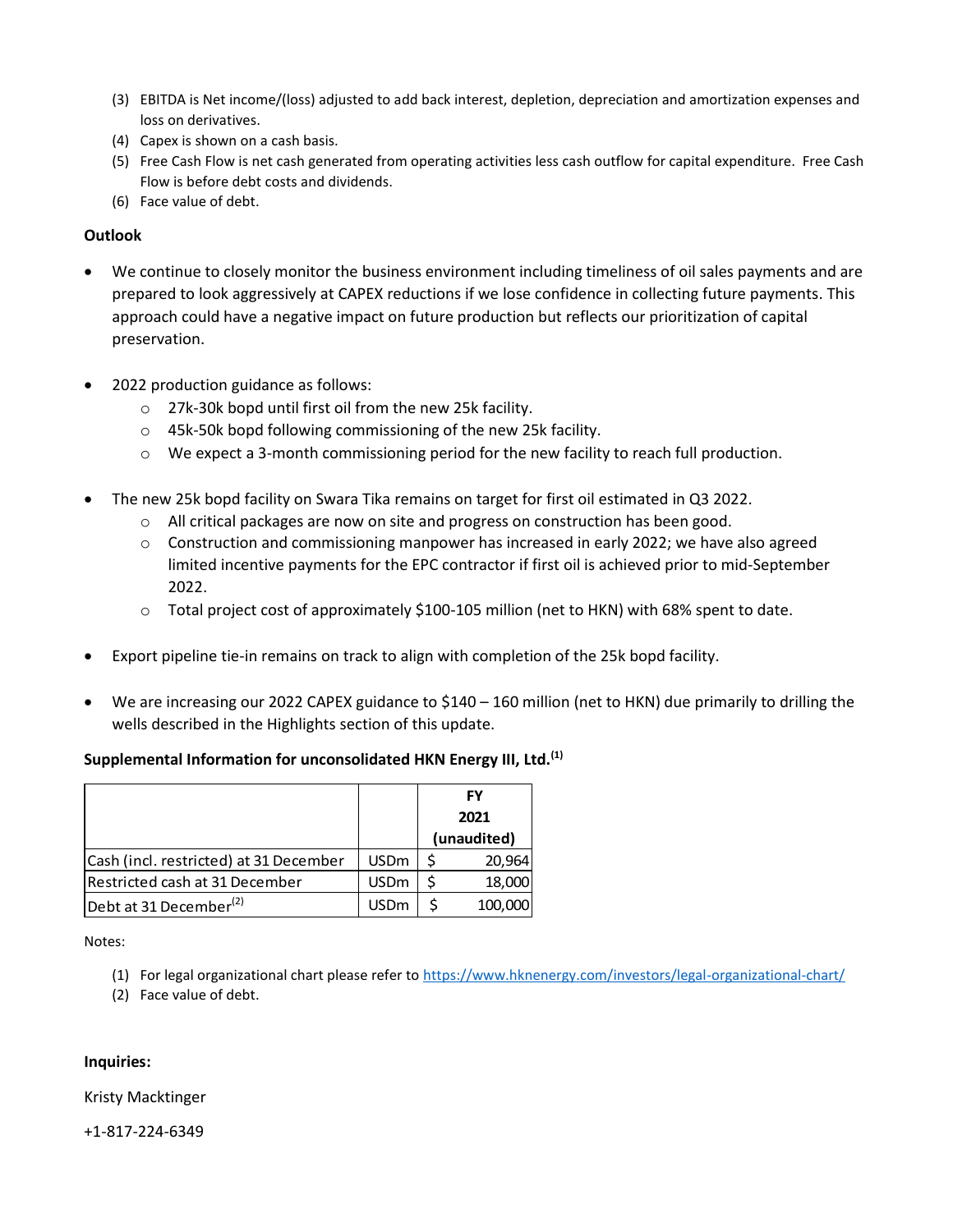#### *Disclaimer*

*This announcement contains certain forward-looking statements that are subject to the usual risk factors and uncertainties associated with the oil & gas exploration and production business. As the expectations reflected herein are believed to be reasonable in light of the information available to Company at this time, the actual outcome may be materially different due to factors beyond the Company's control or within the Company's control where, for example, the Company decides on a change of plan or strategy. For these reasons, no reliance may be placed on the figures contained in such forward-looking statements.*

*EBITDA is a supplemental non-GAAP financial measure. We believe EBITDA and similar measures are useful to investors because they are frequently used by analysts and investors to evaluate companies in the oil and gas sector. Because these measures exclude some, but not all, items that affect net income, these measures as presented by us may not be comparable to similarly titled measures of other companies.*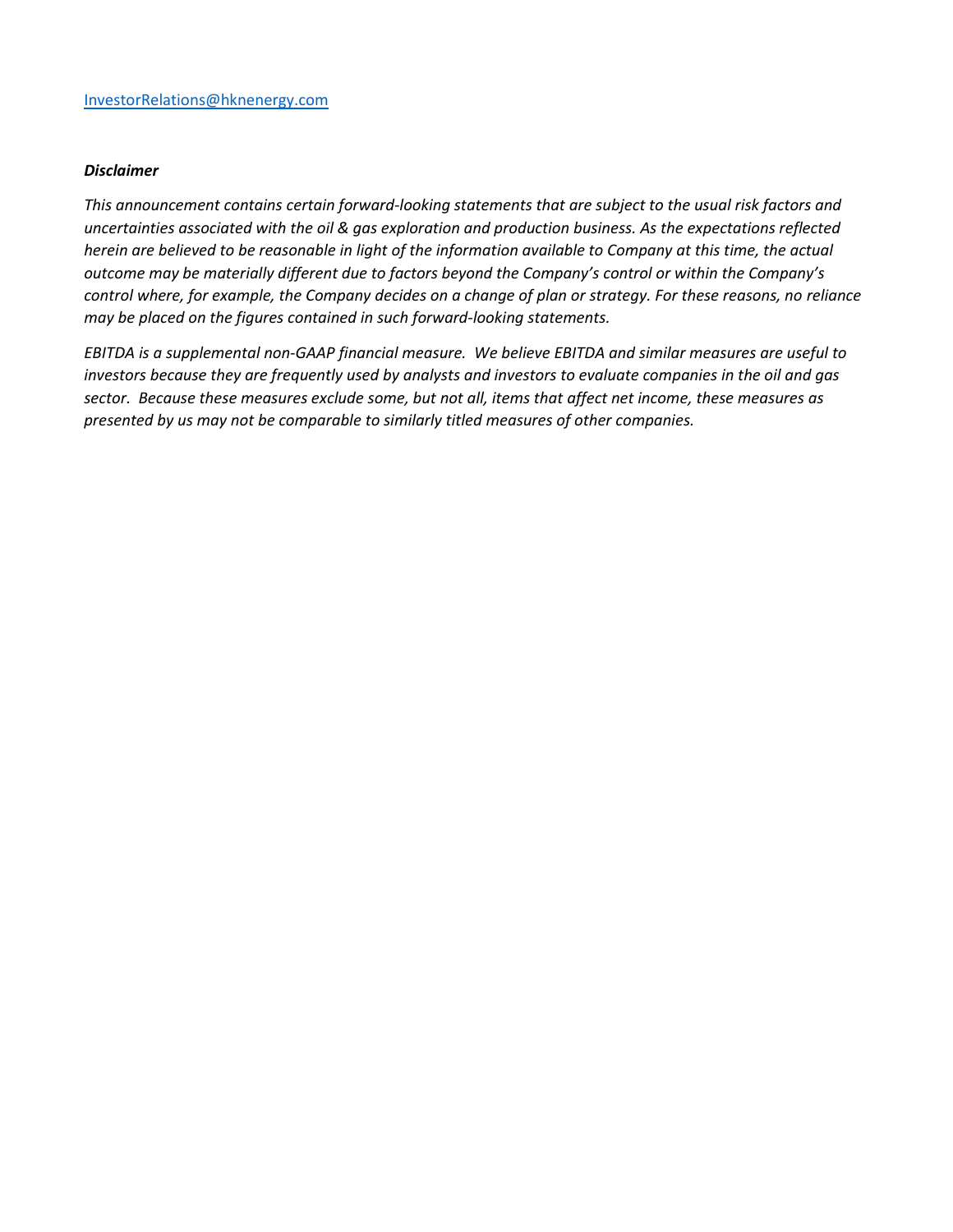**HKN Energy Ltd.** 

**Unaudited Financials**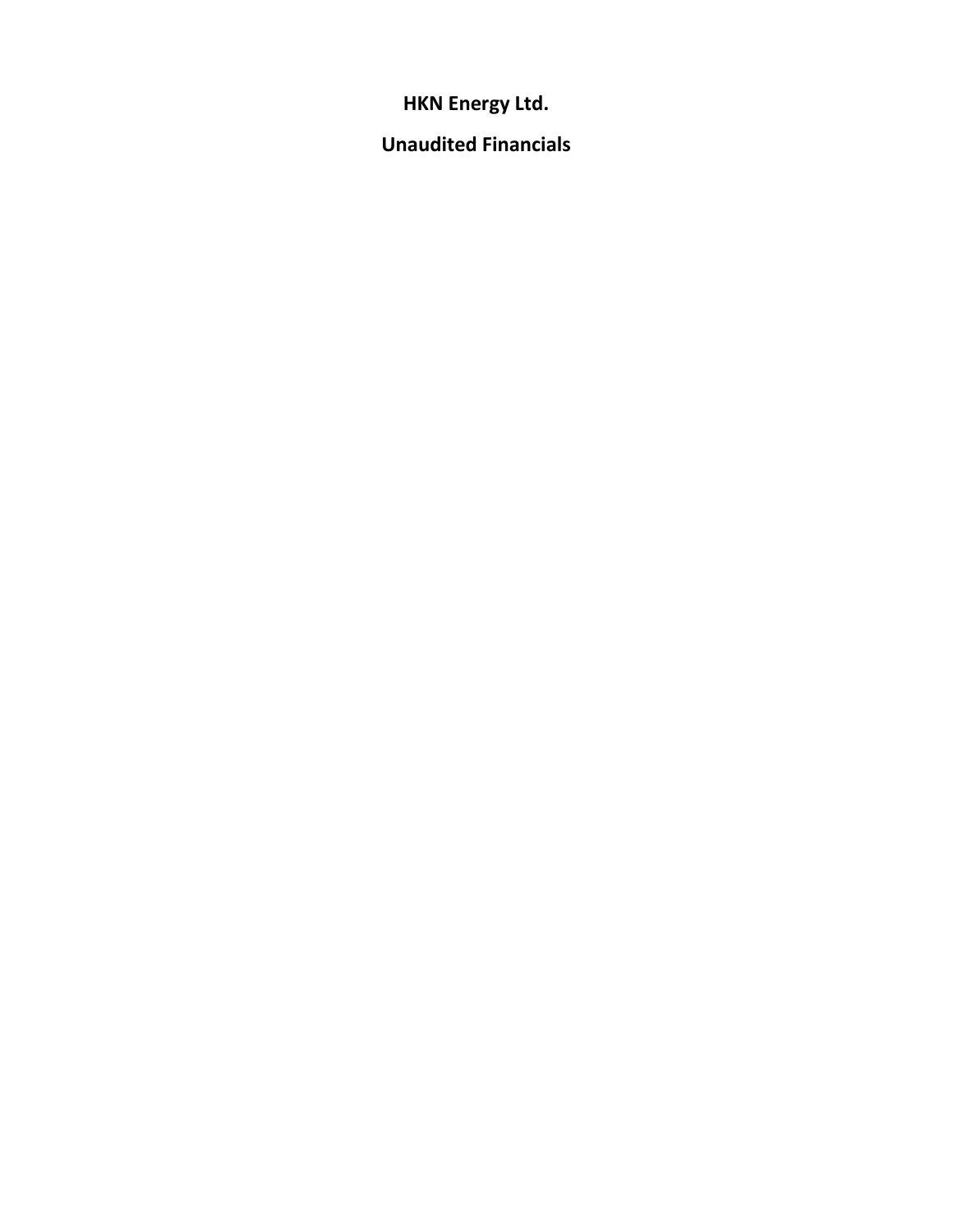## Statements of Financial Position

December 31, 2021 and 2020

*In thousands of US dollar*

|                                               | December 31,<br>2021 | December 31,<br>2020 |
|-----------------------------------------------|----------------------|----------------------|
| <b>ASSETS</b>                                 |                      |                      |
| <b>Non-current assets</b>                     |                      |                      |
| Property and equipment - oil properties (net) | 435,228              | 401,475              |
| Other property and equipment (net)            | 4,017                | 4,527                |
| Trade and other receivables                   |                      | 27,900               |
| <b>Total non-current assets</b>               | 439,245              | 433,902              |
| <b>Current assets</b>                         |                      |                      |
| Inventory                                     | 9,505                | 14,013               |
| Prepaid expenses                              | 615                  | 358                  |
| Trade and other receivables                   | 137,108              | 63,455               |
| Intercompany receivables                      | 122                  | 75                   |
| Cash and cash equivalents                     | 177,628              | 83,309               |
| Restricted cash                               | 7,163                | 6,789                |
| <b>Total current assets</b>                   | 332,141              | 167,999              |
| <b>TOTAL ASSETS</b>                           | 771,386              | 601,901              |
| <b>EQUITY AND LIABILITIES</b>                 |                      |                      |
| <b>Equity</b>                                 |                      |                      |
| Share capital                                 | 1                    | 1                    |
| Additional paid-in capital                    | 539,937              | 540,198              |
| Retained earnings (accumulated deficit)       | 12,678               | (125, 564)           |
| <b>Total equity</b>                           | 552,616              | 414,635              |
| <b>Non-current liabilities</b>                |                      |                      |
| Trade and other payables                      |                      | 6,277                |
| Debt (net of issuance costs and fees)         | 143,362              | 134,553              |
| Lease liabilities                             | 416                  | 686                  |
| Decommissioning provisions                    | 8,939                | 6,316                |
| <b>Total non-current liabilities</b>          | 152,717              | 147,832              |
| <b>Current liabilities</b>                    |                      |                      |
| Trade and other payables                      | 62,284               | 35,745               |
| Debt                                          | 3,500                |                      |
| Lease liabilities                             | 269                  | 3,689                |
| <b>Total current liabilities</b>              | 66,053               | 39,434               |
| <b>Total liabilities</b>                      | 218,770              | 187,266              |
| <b>TOTAL EQUITY AND LIABILITIES</b>           | 771,386              | 601,901              |
|                                               |                      |                      |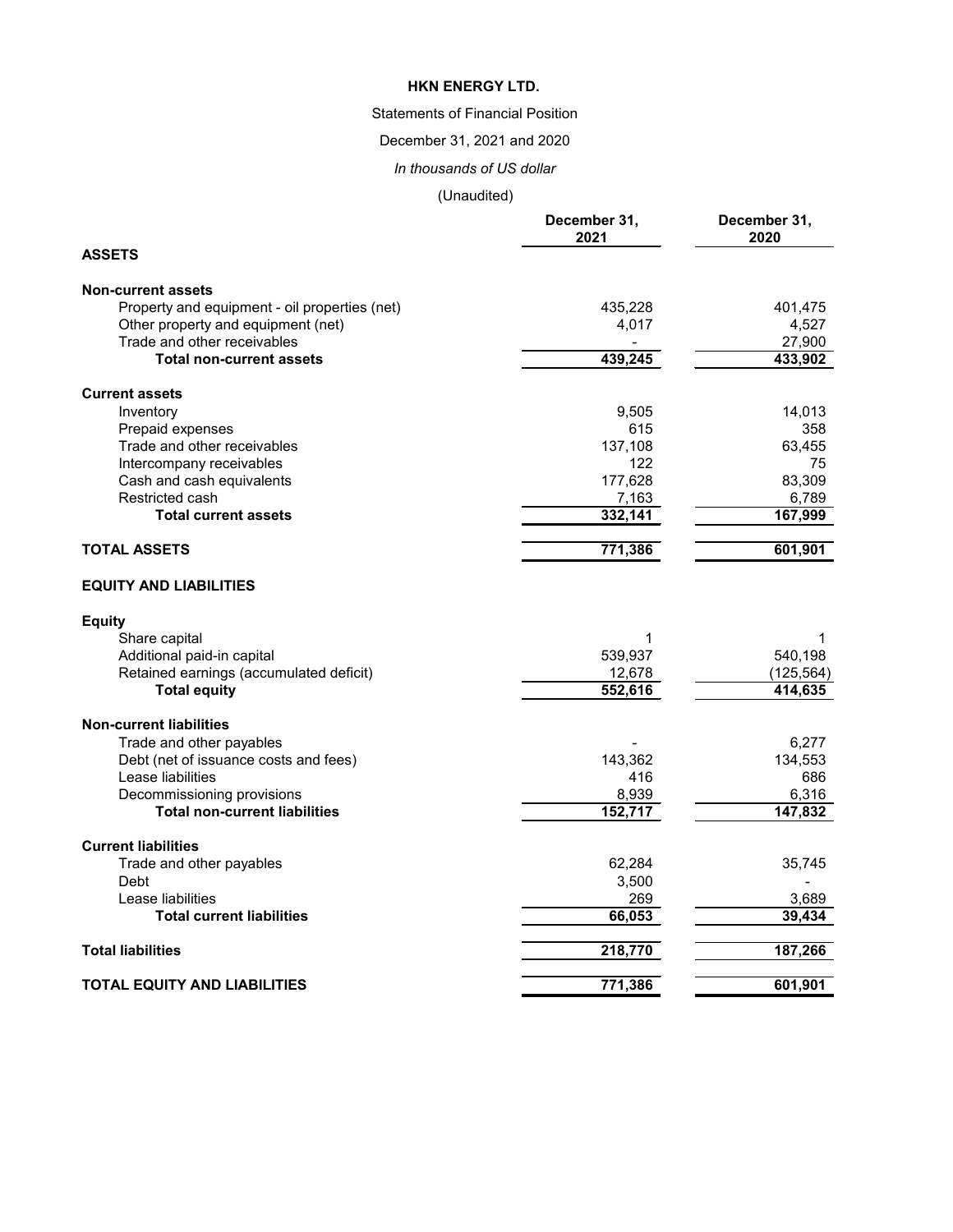# Statements of Comprehensive Income (Loss)

Years ended December 31, 2021 and 2020

### *In thousands of US dollar*

|                                          | 2021      | 2020      |  |
|------------------------------------------|-----------|-----------|--|
| <b>Continuing operations</b>             |           |           |  |
| Revenue                                  | 271,869   | 122,813   |  |
| Operating expenses                       | 33,248    | 38,524    |  |
| Oil transportation expenses              | 6,566     | 4,635     |  |
| Depletion, depreciation and amortization | 63,612    | 54,924    |  |
| Cost of sales                            | 103,426   | 98,083    |  |
| <b>Gross profit</b>                      | 168,443   | 24,730    |  |
| General and administrative expenses      | 16,345    | 21,284    |  |
| <b>Profit from operating activities</b>  | 152,098   | 3,446     |  |
| Finance income                           | 34        | 282       |  |
| Finance expenses                         | (13, 811) | (12, 734) |  |
| Realized loss on derivatives             |           | (1,953)   |  |
| Other expense                            | (79)      | (65)      |  |
| Total comprehensive income (loss)        | 138,242   | (11, 024) |  |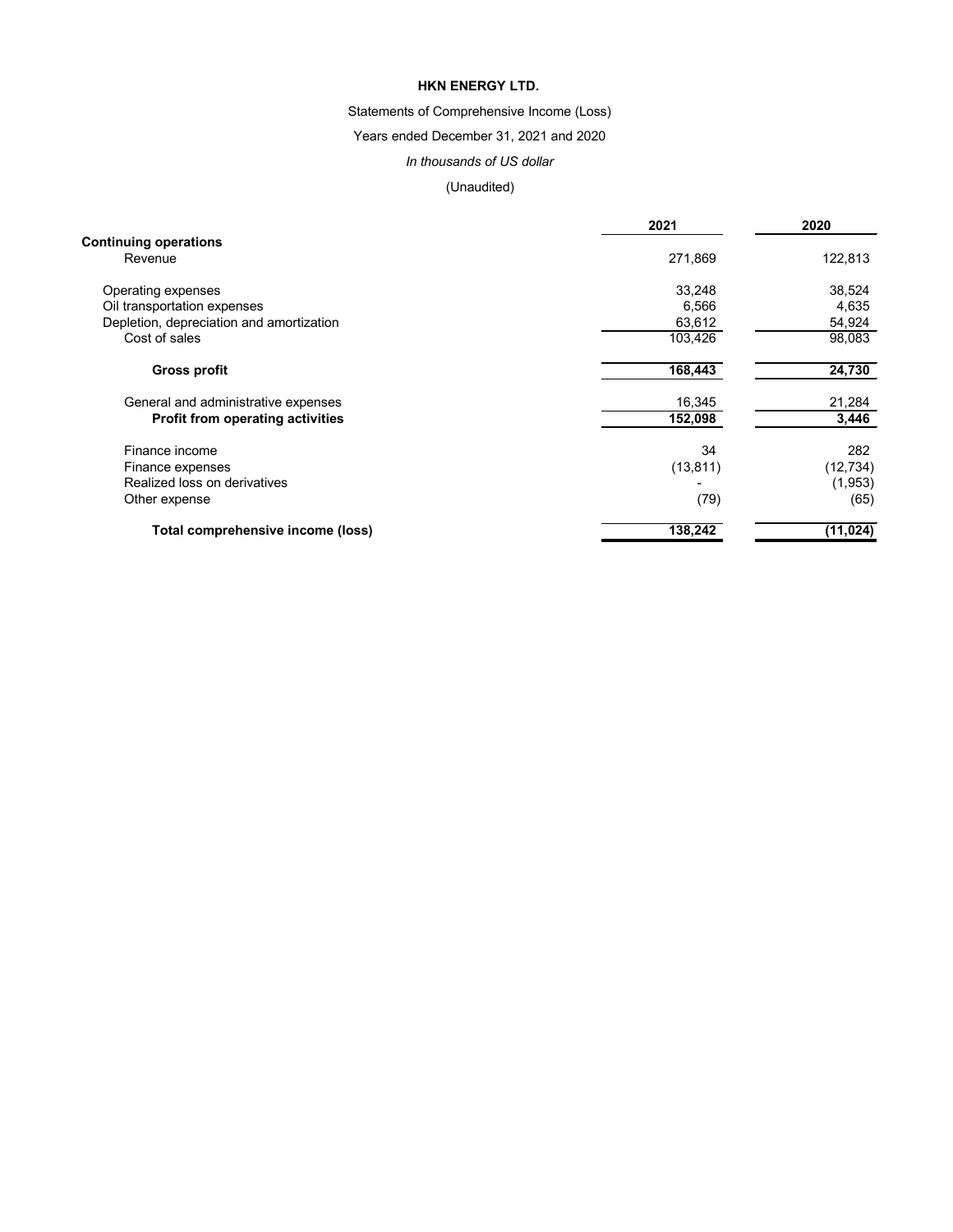### Cash Flow Statements

### Years ended December 31, 2021 and 2020

# *In thousands of US dollar*

|                                                                           | 2021      | 2020      |
|---------------------------------------------------------------------------|-----------|-----------|
| <b>OPERATING ACTIVITIES</b>                                               |           |           |
| Profit/(loss) before income tax                                           | 138,242   | (11, 024) |
| Adjustments to add non-cash items:                                        |           |           |
| Depreciation, depletion and amortization                                  | 63,612    | 54,924    |
| Finance income and expenses                                               | 13,777    | 12,452    |
| <b>Changes in working capital and provisions:</b>                         |           |           |
| Trade and other receivables                                               | (50, 189) | (1,747)   |
| Intercompany receivables                                                  | (47)      | (41)      |
| Prepaid expenses                                                          | (257)     | 858       |
| Trade and other payables                                                  | 15,538    | (634)     |
| <b>Cash from operating activities</b>                                     | 180,676   | 54,788    |
| Interest received                                                         | 32        | 394       |
| Interest paid                                                             | (14, 226) | (12, 205) |
| Net cash from operating activities                                        | 166,482   | 42,977    |
| <b>INVESTING ACTIVITIES</b>                                               |           |           |
| Purchases of property and equipment                                       | (79, 770) | (68, 697) |
| Net cash used in investing activities                                     | (79, 770) | (68, 697) |
| <b>FINANCING ACTIVITIES</b>                                               |           |           |
| Proceeds from debt, net of fees                                           | 11,500    | 37,059    |
| Debt issuance costs                                                       |           | (992)     |
| Payments of lease liabilities                                             | (3,258)   | (3,320)   |
| <b>Distributions</b>                                                      | (261)     |           |
| Net cash from financing activities                                        | 7,981     | 32,747    |
|                                                                           |           |           |
| Net increase in cash and cash equivalents, and restricted cash            | 94,693    | 7,027     |
| Cash and cash equivalents, and restricted cash at beginning of the period | 90,098    | 83,071    |
| Cash and cash equivalents, and restricted cash at end of the period       | 184,791   | 90,098    |
| Of which restricted cash                                                  | 7,163     | 6,789     |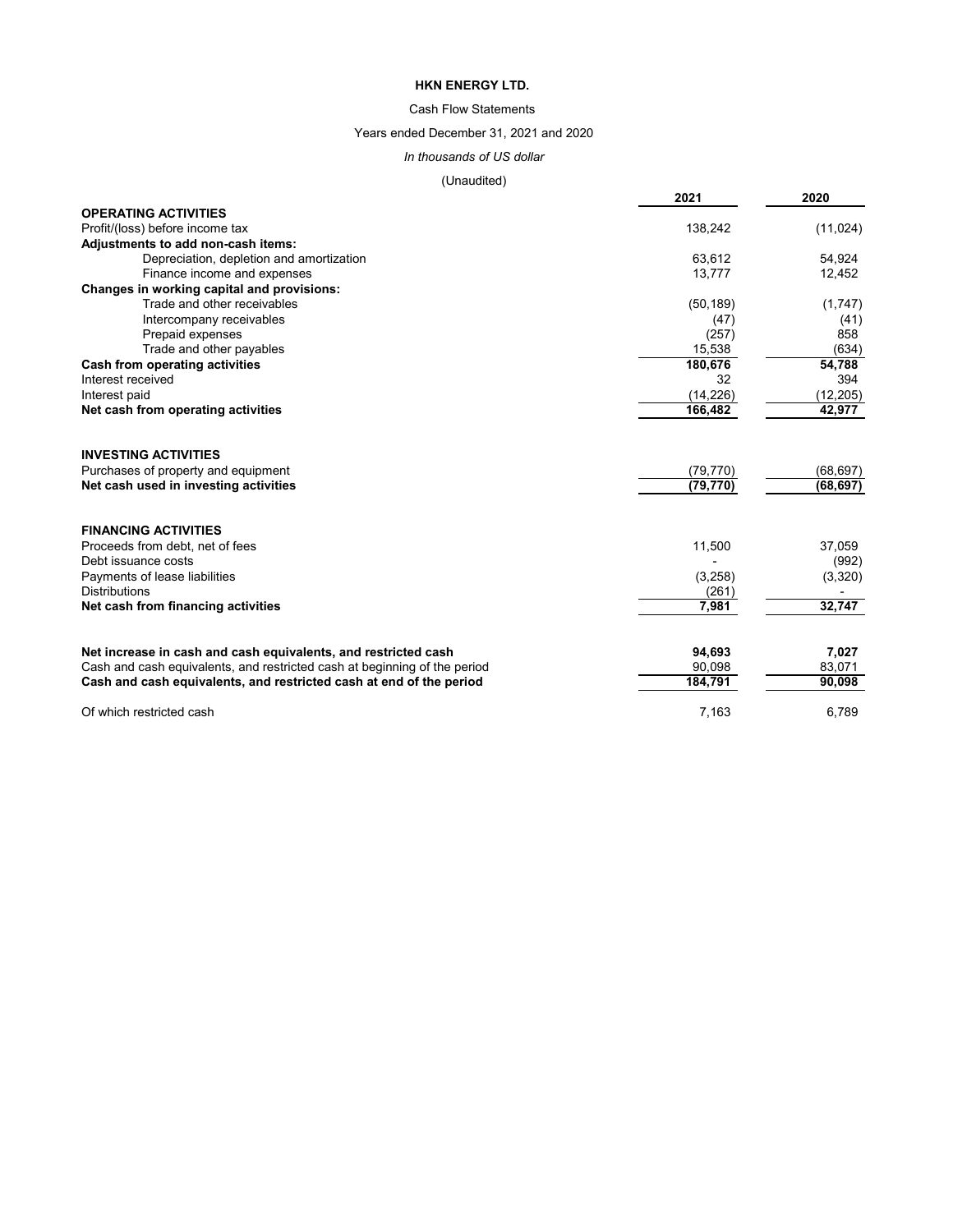### Statements of Changes in Equity

### Years ended December 31, 2021 and 2020

#### *In thousands of US dollar*

### (Unaudited)

|                                                                                                                | Share capital | Additional paid-<br>in capital | <b>Retained earnings</b><br>(accumulated deficit) | <b>Total equity</b>  |
|----------------------------------------------------------------------------------------------------------------|---------------|--------------------------------|---------------------------------------------------|----------------------|
| Total equity as of January 1, 2020                                                                             |               | 540,198                        | (114, 540)                                        | 425,659              |
| Loss for the period allocated to Class A shareholders<br>Loss for the period allocated to Class B shareholders |               |                                | (7, 469)<br>(3, 555)                              | (7, 469)<br>(3, 555) |
| <b>Total comprehensive loss</b>                                                                                |               |                                | (11, 024)                                         | (11, 024)            |
| Total equity as of December 31, 2020                                                                           |               | 540,198                        | (125, 564)                                        | 414,635              |
| Total equity as of January 1, 2021                                                                             |               | 540,198                        | (125, 564)                                        | 414,635              |
| <b>Distribution</b>                                                                                            |               | (261)                          |                                                   | (261)                |
| Profit for the period allocated to Class A shareholders                                                        |               |                                | 93,654                                            | 93,654               |
| Profit for the period allocated to Class B shareholders                                                        |               |                                | 44,588                                            | 44,588               |
| <b>Total comprehensive income</b>                                                                              |               |                                | 138,242                                           | 138,242              |
| Total equity as of December 31, 2021                                                                           |               | 539,937                        | 12,678                                            | 552,616              |

At December 31, 2021 and 2020, there were 5,000,000 common shares authorized at a \$0.01 par value, with 33,250 Class A shares and 15,830 Class B shares issued and outstanding. As of December 31, 2021, the Company held no treasury shares.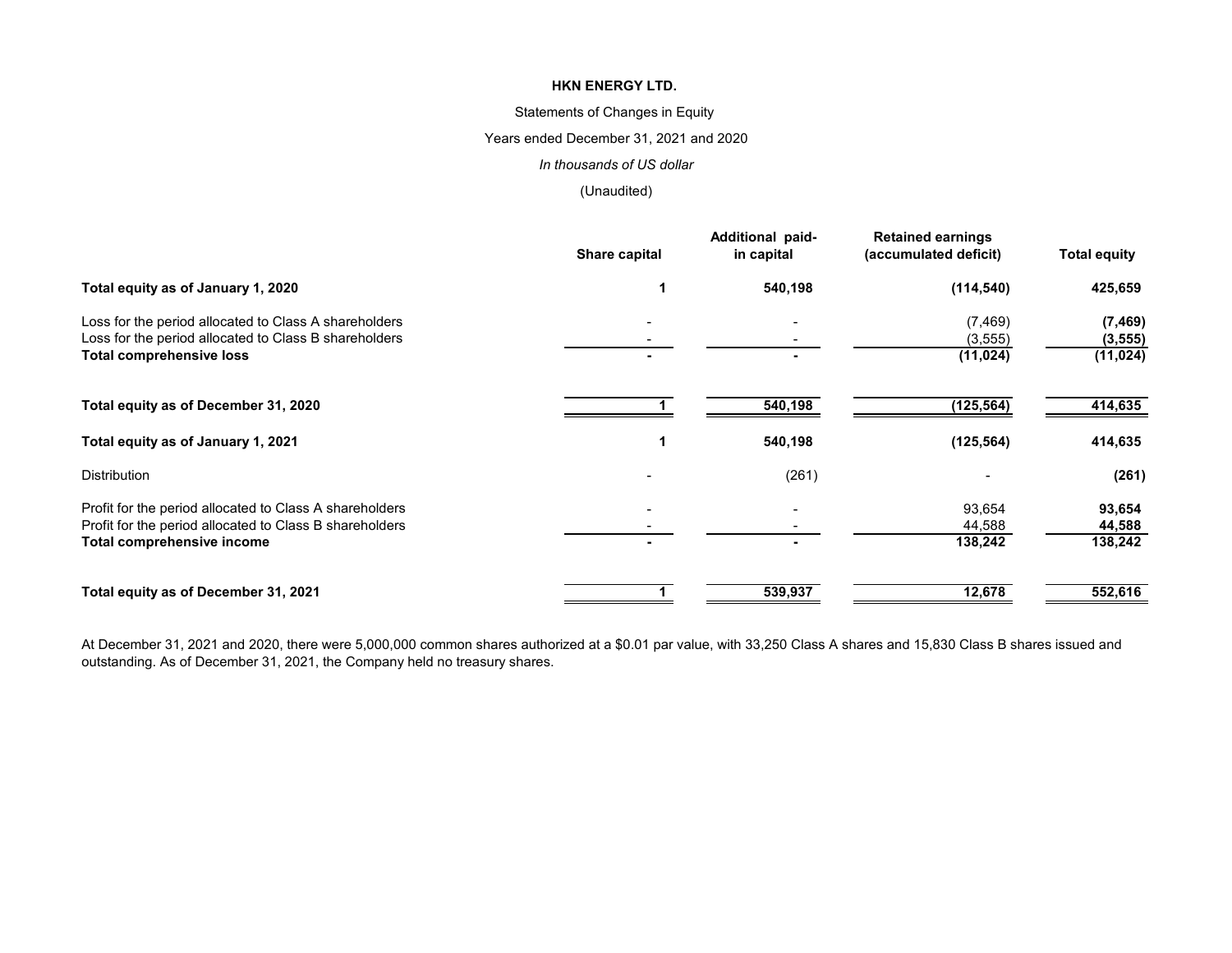**HKN Energy III, Ltd.** 

**Unaudited Financials**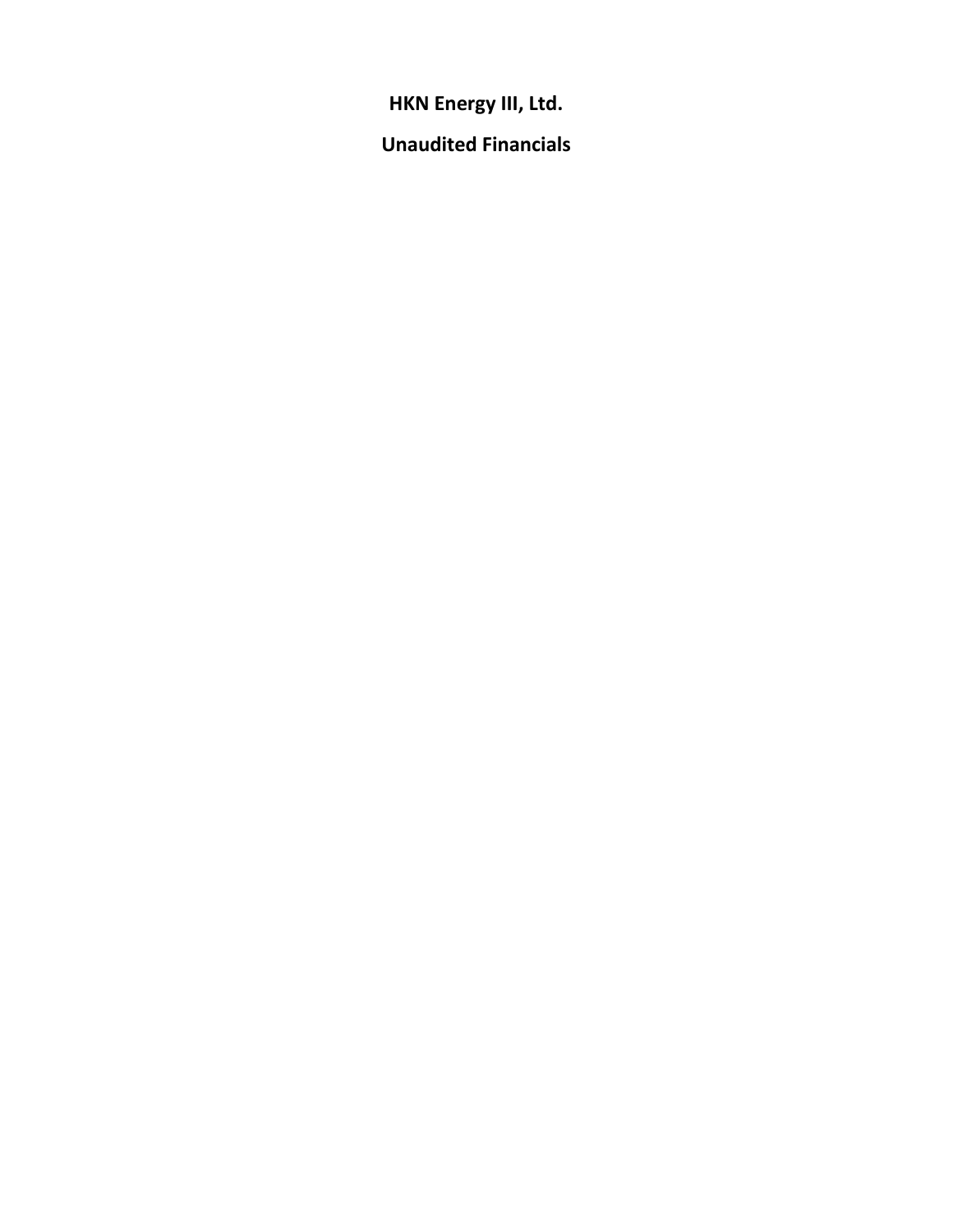# Consolidated Statement of Financial Position

December 31, 2021

*In thousands of US dollar*

**December 31,**

|                                                                         | 2021    |
|-------------------------------------------------------------------------|---------|
| <b>ASSETS</b>                                                           |         |
| <b>Non-current assets</b>                                               |         |
| Property and equipment - oil properties (net)                           | 435,228 |
| Other property and equipment (net)                                      | 4,017   |
| <b>Total non-current assets</b>                                         | 439,245 |
|                                                                         |         |
| <b>Current assets</b>                                                   | 9,505   |
| Inventory<br>Prepaid expenses                                           | 622     |
| Trade and other receivables                                             | 137,108 |
| Intercompany receivables                                                | 122     |
| Cash and cash equivalents                                               | 180,592 |
| Restricted cash                                                         | 25,163  |
| <b>Total current assets</b>                                             | 353,112 |
|                                                                         |         |
| <b>TOTAL ASSETS</b>                                                     | 792,357 |
| <b>EQUITY AND LIABILITIES</b>                                           |         |
|                                                                         |         |
| <b>Equity</b><br>Share capital                                          | 1       |
| Additional paid-in capital                                              | 149,381 |
| Retained earnings                                                       | 46,446  |
| Equity attributable to HKN Energy III, Ltd.                             | 195,828 |
|                                                                         |         |
| Noncontrolling interest                                                 | 178,238 |
| <b>Total equity</b>                                                     | 374,066 |
|                                                                         |         |
| <b>Non-current liabilities</b><br>Debt (net of issuance costs and fees) | 241,544 |
| Share acquisition liability                                             | 87,700  |
| Lease liabilities                                                       | 416     |
| Decommissioning provisions                                              | 8,939   |
| <b>Total non-current liabilities</b>                                    | 338,599 |
|                                                                         |         |
| <b>Current liabilities</b>                                              |         |
| Trade and other payables                                                | 63,488  |
| Debt                                                                    | 3,500   |
| Share acquisition liability                                             | 12,435  |
| <b>Current lease liabilities</b>                                        | 269     |
| <b>Total current liabilities</b>                                        | 79,692  |
| <b>Total liabilities</b>                                                | 418,291 |
|                                                                         |         |
| <b>TOTAL EQUITY AND LIABILITIES</b>                                     | 792,357 |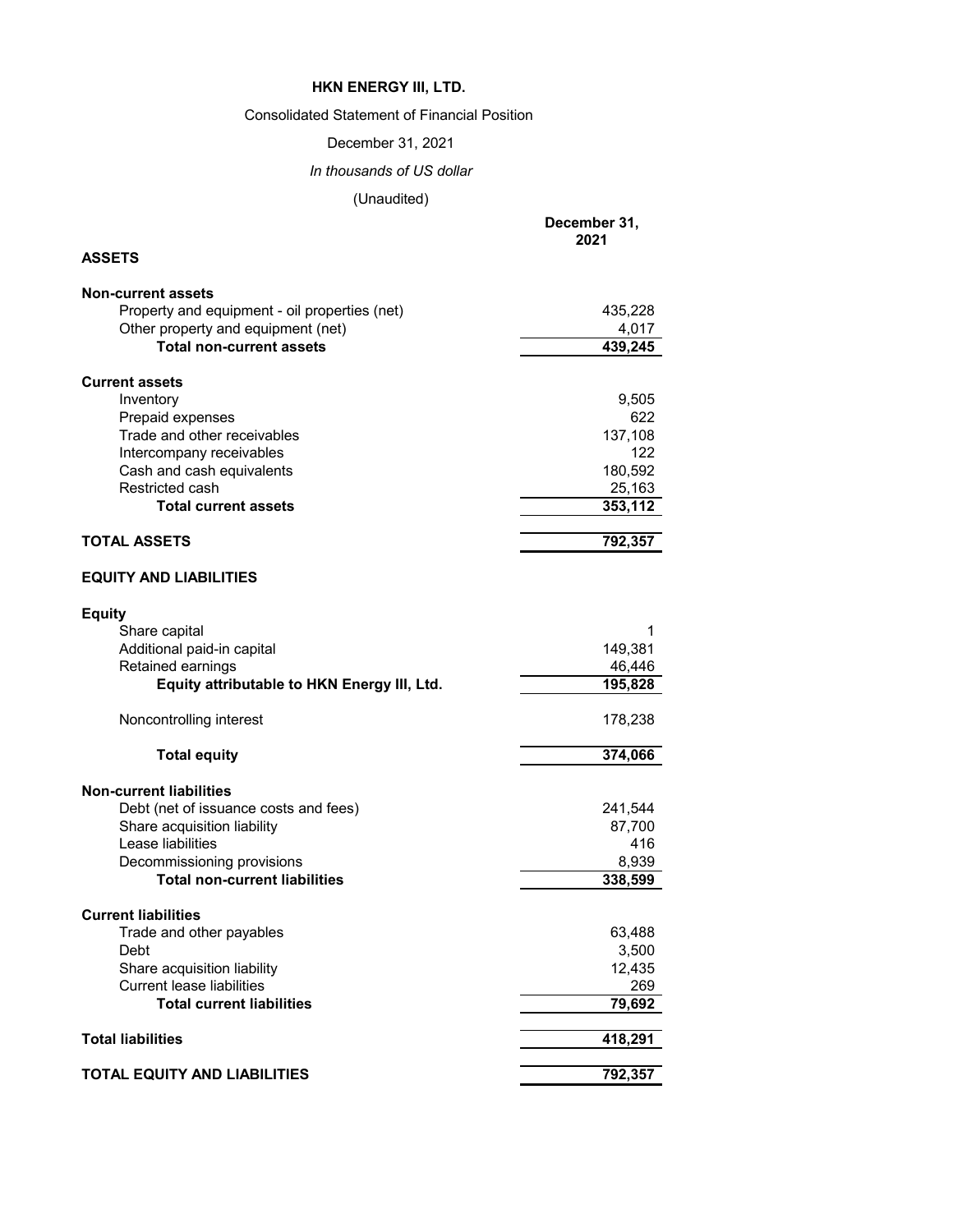Consolidated Statement of Comprehensive Income

# Period from May 27, 2021 to December 31, 2021

#### *In thousands of US dollar*

|                                                                    | 2021              |
|--------------------------------------------------------------------|-------------------|
| <b>Continuing operations</b>                                       |                   |
| Revenue                                                            | 180,533           |
| Operating expenses                                                 | 19,256            |
| Oil transportation expenses                                        | 3,755             |
| Depletion, depreciation and amortization                           | 40,604            |
| Cost of sales                                                      | 63,615            |
| <b>Gross profit</b>                                                | 116,918           |
|                                                                    |                   |
| General and administrative expenses                                | 11,336            |
| <b>Profit from operating activities</b>                            | 105,582           |
| Finance income                                                     | $22 \overline{ }$ |
| Finance expenses                                                   | (16, 170)         |
| Change in fair value of share acquisition liability                | (11, 306)         |
| Other expense                                                      | (55)              |
| <b>Total comprehensive income</b>                                  | 78,073            |
| Less: Comprehensive income attributable to noncontrolling interest | (31, 627)         |
| Total comprehensive income attributable to HKN Energy III, Ltd.    | 46,446            |
|                                                                    |                   |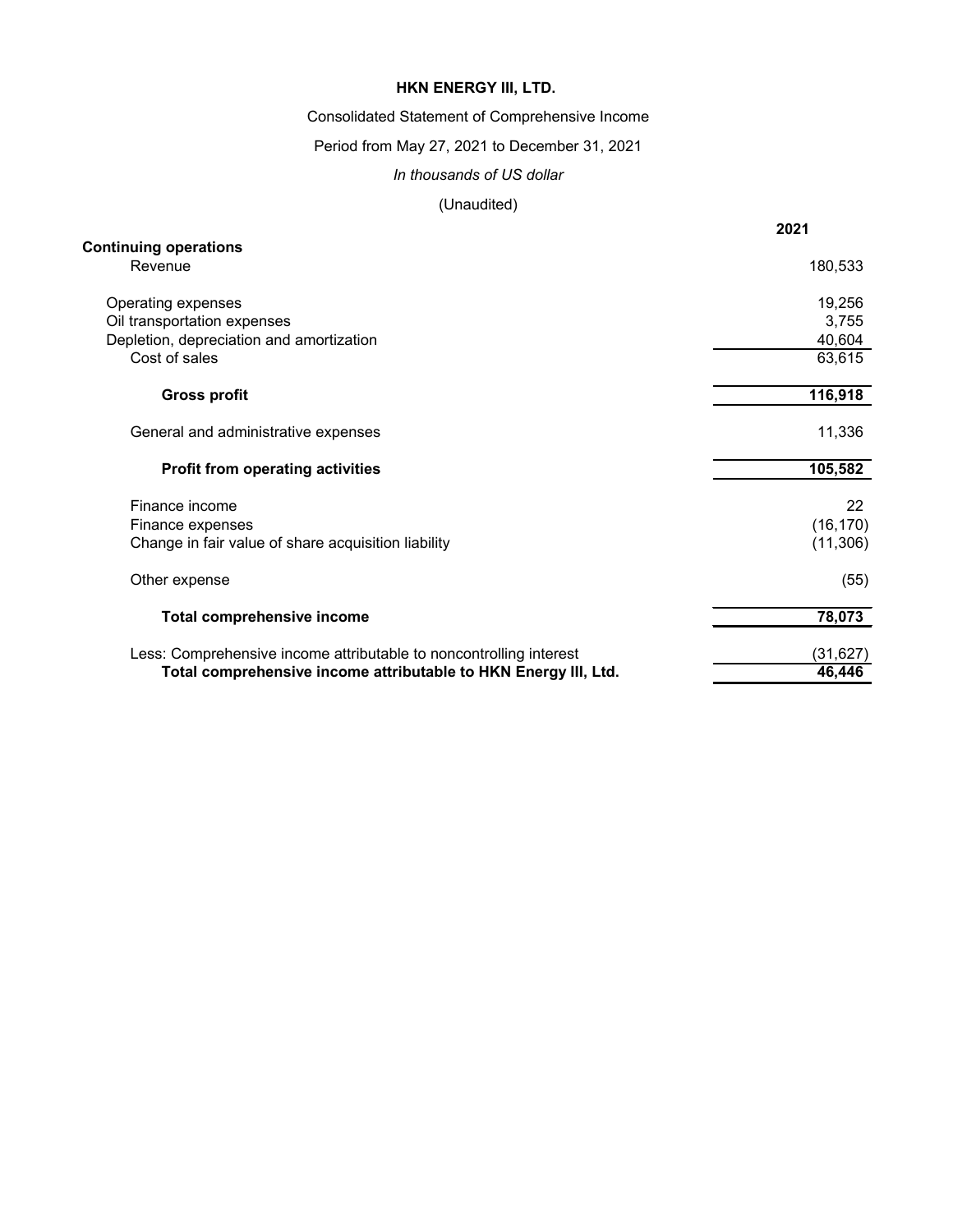Consolidated Cash Flow Statement

Period from May 27, 2021 to December 31, 2021

*In thousands of US dollar*

|                                                                           | 2021      |
|---------------------------------------------------------------------------|-----------|
| <b>OPERATING ACTIVITIES</b>                                               |           |
| Profit before income tax                                                  | 78,073    |
| Adjustments to add non-cash items:                                        |           |
| Depreciation, depletion and amortization                                  | 40,604    |
| Finance income and expense                                                | 16,148    |
| Change in fair value of share acquisition liability                       | 11,306    |
| <b>Changes in working capital and provisions:</b>                         |           |
| Trade and other receivables                                               | (23, 584) |
| Intercompany receivables                                                  | 378       |
| Prepaid expenses                                                          | (20)      |
| Trade and other payables                                                  | 3,590     |
| <b>Cash generated from operations</b>                                     | 126,495   |
| Interest received                                                         | 20        |
| Interest paid                                                             | (13, 213) |
| Net cash from operating activities                                        | 113,302   |
| <b>INVESTING ACTIVITIES</b>                                               |           |
| Purchases of property and equipment                                       | (57,060)  |
| Purchase of HKN Holding Ltd. convertible preferred shares                 | (80,000)  |
| Cash acquired in acquisition of controlling interest in HKN Energy, Ltd.  | 123,699   |
| Net cash from investing activities                                        | (13, 361) |
|                                                                           |           |
| <b>FINANCING ACTIVITIES</b>                                               |           |
| Proceeds from debt net of fees                                            | 98,000    |
| Debt issuance costs                                                       | (181)     |
| Payments of lease liabilities                                             | (1,744)   |
| Contributions                                                             | 10,000    |
| <b>Distributions</b>                                                      | (261)     |
| Net cash from financing activities                                        | 105,814   |
|                                                                           |           |
| Net increase in cash and cash equivalents, and restricted cash            | 205,755   |
| Cash and cash equivalents, and restricted cash at beginning of the period |           |
| Cash and cash equivalents, and restricted cash at end of the period       | 205,755   |
| Of which restricted cash                                                  | 25,163    |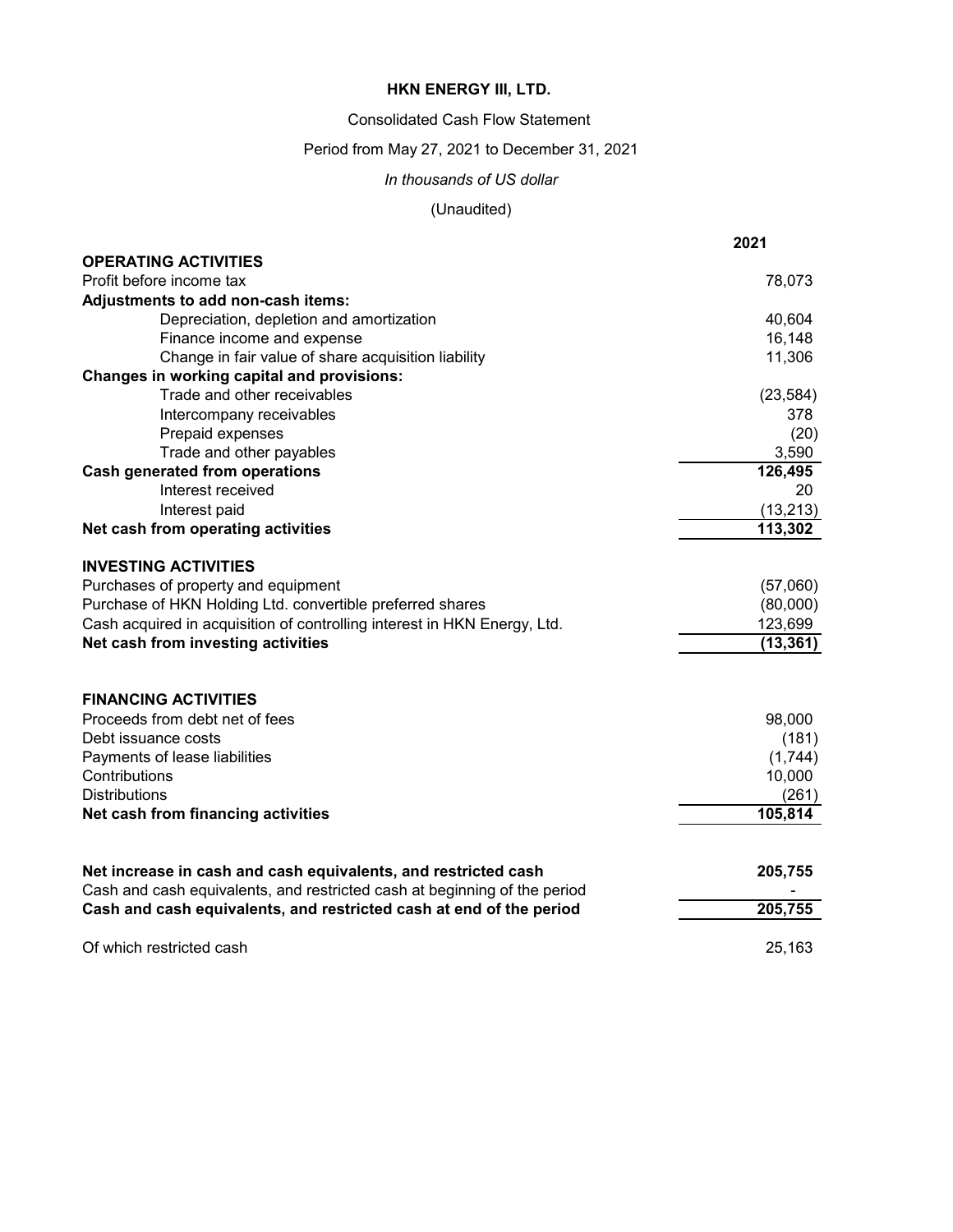### Consolidated Statement of Changes in Equity

### Period from May 27, 2021 to December 31, 2021

#### *In thousands of US dollar*

### (Unaudited)

|                                                                                                     | <b>Equity</b><br>attributable to |                                |                             |                                |                            |                     |  |
|-----------------------------------------------------------------------------------------------------|----------------------------------|--------------------------------|-----------------------------|--------------------------------|----------------------------|---------------------|--|
|                                                                                                     | <b>Share capital</b>             | Additional paid-<br>in capital | <b>Retained</b><br>earnings | <b>HKN Energy III,</b><br>LTD. | Noncontrolling<br>interest | <b>Total equity</b> |  |
| Total equity as of May 26, 2021                                                                     |                                  |                                |                             |                                |                            |                     |  |
| Profit for the period                                                                               |                                  |                                | 46,446                      | 46,446                         | 31,627                     | 78,073              |  |
| <b>Total comprehensive income</b>                                                                   |                                  |                                | 46,446                      | 46,446                         | 31,627                     | 78,073              |  |
| Capital contributions                                                                               |                                  | 10,000                         |                             | 10,000                         |                            | 10,000              |  |
| Capital distributions                                                                               |                                  | (177)                          |                             | (177)                          | (84)                       | (261)               |  |
| Contribution of HKN Holding, Ltd. shares<br>Noncontrolling interest in consolidated subsidiary, HKN |                                  | 139,558                        |                             | 139,558                        |                            | 139,558             |  |
| Energy Ltd                                                                                          |                                  |                                |                             |                                | 146,695                    | 146,695             |  |
| Issuance of common shares                                                                           |                                  |                                |                             |                                |                            |                     |  |
| <b>Total transactions with shareholders</b>                                                         |                                  | 149,381                        |                             | 149,382                        | 146,611                    | 295,993             |  |
| Total equity as of December 31, 2021                                                                |                                  | 149,381                        | 46,446                      | 195,828                        | 178,238                    | 374,066             |  |

At December 31, 2021, there were 200,000 common shares authorized at a \$0.01 par value, with 100,000 common shares issued and outstanding. As of December 31, 2021, the Company held no treasury shares.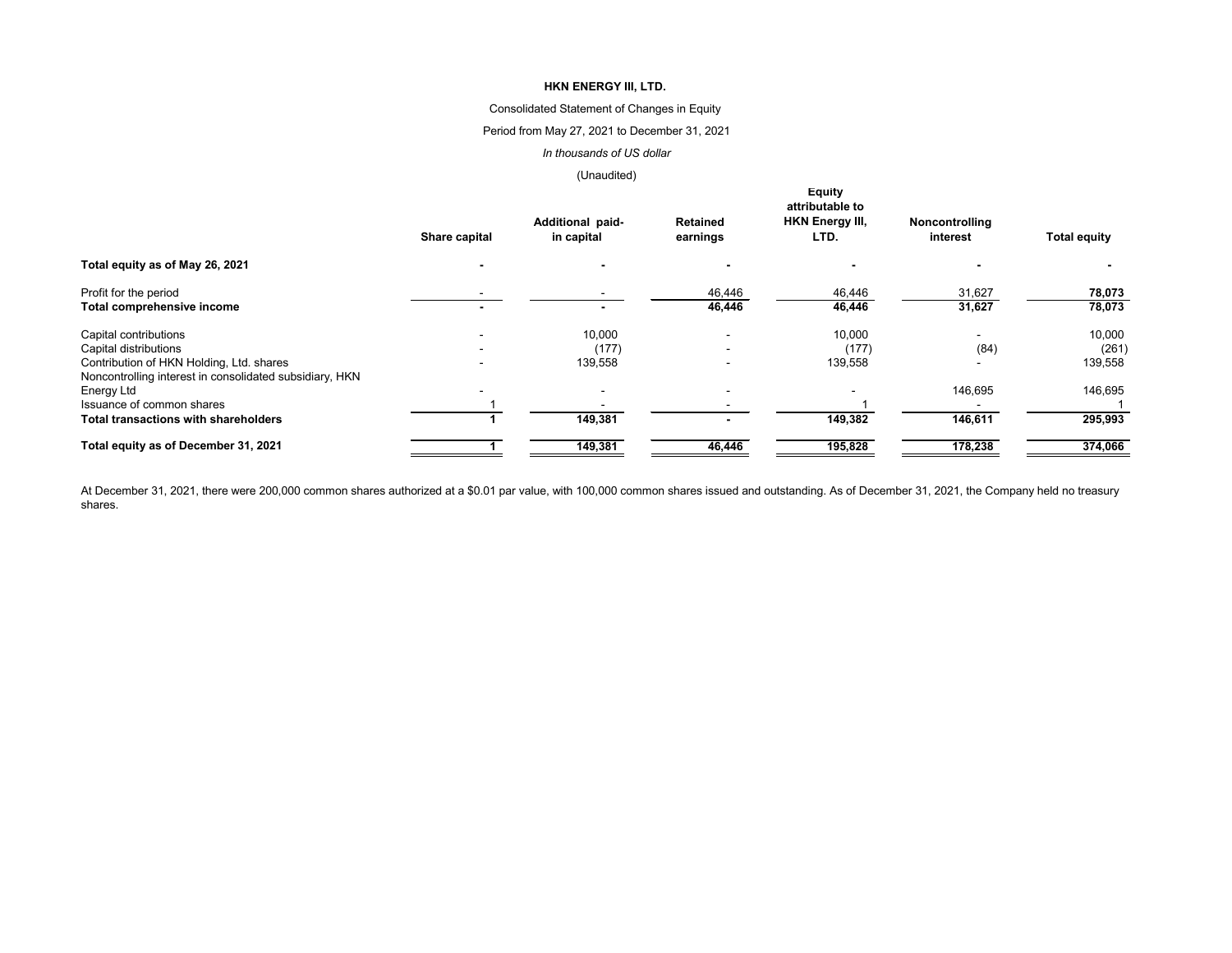# Consolidated Statement of Financial Position

# December 31, 2021

*In thousands of US dollar*

|                                               | <b>HKN Energy III,</b><br>Ltd.<br><b>Unconsolidated</b> | HKN Energy, Ltd.     | <b>Eliminations</b>  | <b>HKN Energy III,</b><br><b>Ltd. Consolidated</b> |
|-----------------------------------------------|---------------------------------------------------------|----------------------|----------------------|----------------------------------------------------|
|                                               | December 31,<br>2021                                    | December 31,<br>2021 | December 31,<br>2021 | December 31,<br>2021                               |
| <b>ASSETS</b>                                 |                                                         |                      |                      |                                                    |
| <b>Non-current assets</b>                     |                                                         |                      |                      |                                                    |
| Property and equipment - oil properties (net) |                                                         | 435,228              |                      | 435,228                                            |
| Other property and equipment (net)            |                                                         | 4,017                |                      | 4,017                                              |
| Investment in equity affiliate                | 374,378                                                 |                      | (374, 378)           |                                                    |
| <b>Total non-current assets</b>               | 374,378                                                 | 439,245              | (374, 378)           | 439,245                                            |
| <b>Current assets</b>                         |                                                         |                      |                      |                                                    |
| Inventory                                     |                                                         | 9,505                |                      | 9,505                                              |
| Prepaid expenses                              | $\overline{7}$                                          | 615                  |                      | 622                                                |
| Trade and other receivables                   |                                                         | 137,108              |                      | 137,108                                            |
| Intercompany receivables                      |                                                         | 122                  |                      | 122                                                |
| Cash and cash equivalents                     | 2,964                                                   | 177,628              |                      | 180,592                                            |
| Restricted cash                               | 18,000                                                  | 7,163                |                      | 25,163                                             |
| <b>Total current assets</b>                   | 20,971                                                  | 332,141              |                      | 353,112                                            |
| <b>TOTAL ASSETS</b>                           | 395,349                                                 | 771,386              | (374, 378)           | 792,357                                            |
| <b>EQUITY AND LIABILITIES</b>                 |                                                         |                      |                      |                                                    |
| <b>Equity</b>                                 |                                                         |                      |                      |                                                    |
| Share capital                                 |                                                         |                      | (1)                  |                                                    |
| Additional paid-in capital                    | 149,381                                                 | 539,937              | (539, 937)           | 149,381                                            |
| Retained earnings (accumulated deficit)       | 46,446                                                  | 12,678               | (12, 678)            | 46,446                                             |
| Equity attributable to HKN Energy III, Ltd.   | 195,828                                                 | 552,616              | (552, 616)           | 195,828                                            |
| Noncontrolling interest                       |                                                         |                      | 178,238              | 178,238                                            |
| <b>Total equity</b>                           | 195,828                                                 | 552,616              | (374, 378)           | 374,066                                            |
| <b>Non-current liabilities</b>                |                                                         |                      |                      |                                                    |
| Debt (net of issuance costs and fees)         | 98,182                                                  | 143,362              |                      | 241,544                                            |
| Share acquisition liability                   | 87,700                                                  |                      |                      | 87,700                                             |
| Lease liabilities                             |                                                         | 416                  |                      | 416                                                |
| Decommissioning provisions                    |                                                         | 8,939                |                      | 8,939                                              |
| <b>Total non-current liabilities</b>          | 185,882                                                 | 152,717              |                      | 338,599                                            |
| <b>Current liabilities</b>                    |                                                         |                      |                      |                                                    |
| Trade and other payables                      | 1,204                                                   | 62,284               |                      | 63,488                                             |
| Debt                                          |                                                         | 3,500                |                      | 3,500                                              |
| Share acquisition liability                   | 12,435                                                  |                      |                      | 12,435                                             |
| <b>Current lease liabilities</b>              |                                                         | 269                  |                      | 269                                                |
| <b>Total current liabilities</b>              | 13,639                                                  | 66,053               |                      | 79,692                                             |
| <b>Total liabilities</b>                      | 199,521                                                 | 218,770              |                      | 418,291                                            |
|                                               |                                                         |                      |                      |                                                    |
| <b>TOTAL EQUITY AND LIABILITIES</b>           | 395,349                                                 | 771,386              | (374, 378)           | 792,357                                            |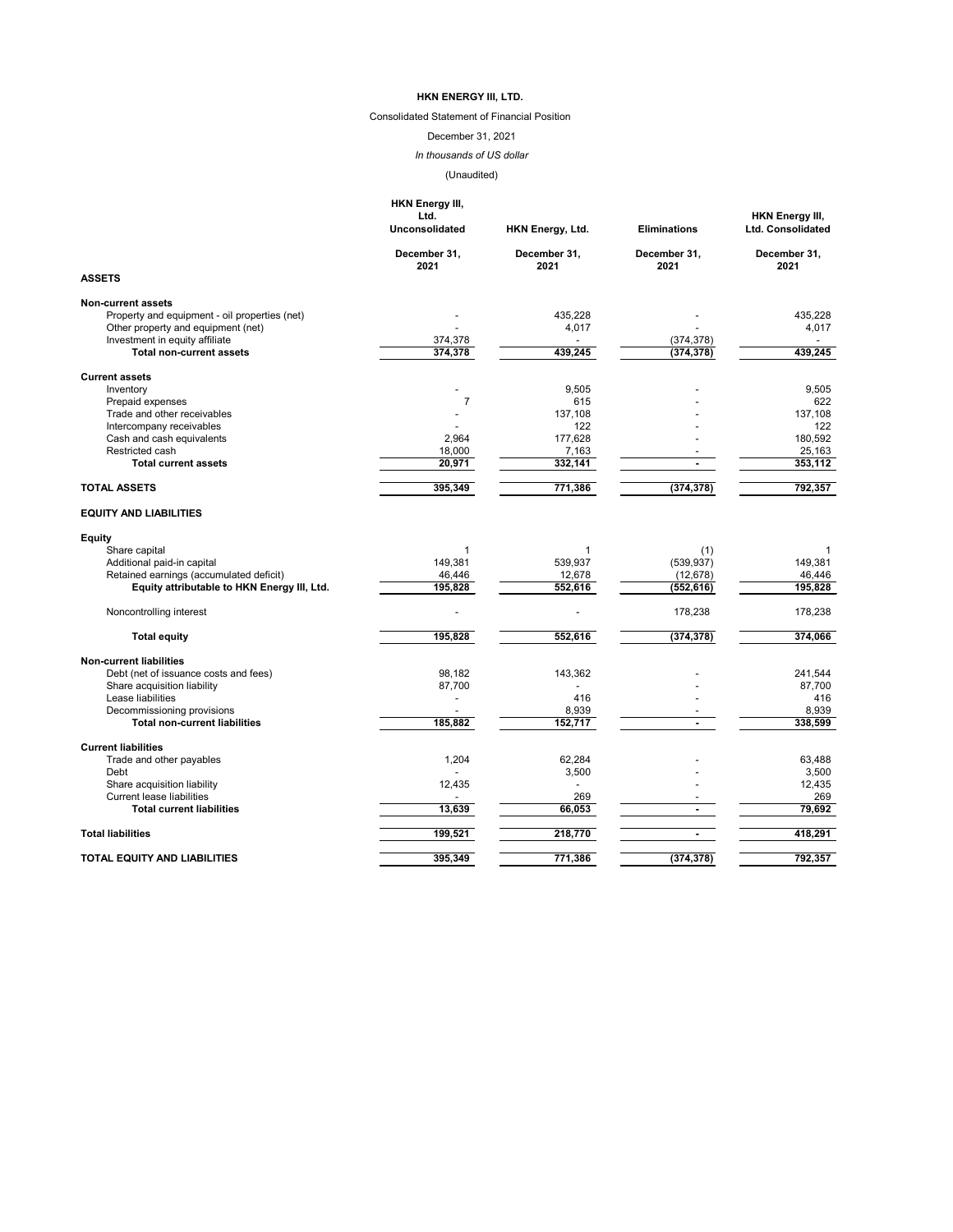# Consolidated Statement of Comprehensive Income

# Period from May 27, 2021 to December 31, 2021

# *In thousands of US dollar*

|                                                                    | <b>HKN Energy III,</b><br>Ltd.<br>Unconsolidated | <b>HKN Energy,</b><br>Ltd. | <b>Eliminations</b> | HKN Energy III, Ltd.<br><b>Consolidated</b> |
|--------------------------------------------------------------------|--------------------------------------------------|----------------------------|---------------------|---------------------------------------------|
|                                                                    | 2021                                             | 2021                       | 2021                | 2021                                        |
| <b>Continuing operations</b>                                       |                                                  |                            |                     |                                             |
| Revenue                                                            |                                                  | 180,533                    |                     | 180,533                                     |
| Operating expenses                                                 |                                                  | 19,256                     |                     | 19,256                                      |
| Oil transportation expenses                                        |                                                  | 3,755                      |                     | 3,755                                       |
| Depletion, depreciation and amortization                           |                                                  | 40,604                     |                     | 40,604                                      |
| Cost of sales                                                      |                                                  | 63,615                     |                     | 63,615                                      |
| <b>Gross profit</b>                                                |                                                  | 116,918                    | $\sim$              | 116,918                                     |
| General and administrative expenses                                | 1,181                                            | 10,155                     |                     | 11,336                                      |
| Profit of equity affiliate                                         | 66,431                                           |                            | (66, 431)           |                                             |
| <b>Profit from operating activities</b>                            | 65,250                                           | 106,763                    | (66, 431)           | 105,582                                     |
| Finance income                                                     |                                                  | 22                         |                     | 22                                          |
| Finance expenses                                                   | (7, 497)                                         | (8,673)                    |                     | (16, 170)                                   |
| Change in fair value of share acquisition liability                | (11,306)                                         |                            |                     | (11, 306)                                   |
| Other expense                                                      | (1)                                              | (54)                       |                     | (55)                                        |
| <b>Total comprehensive income</b>                                  | 46,446                                           | 98,058                     | (66, 431)           | 78,073                                      |
| Less: Comprehensive income attributable to noncontrolling interest |                                                  |                            | (31, 627)           | (31, 627)                                   |
| Total comprehensive income attributable to HKN Energy III, Ltd.    | 46,446                                           | 98,058                     | (98, 058)           | 46,446                                      |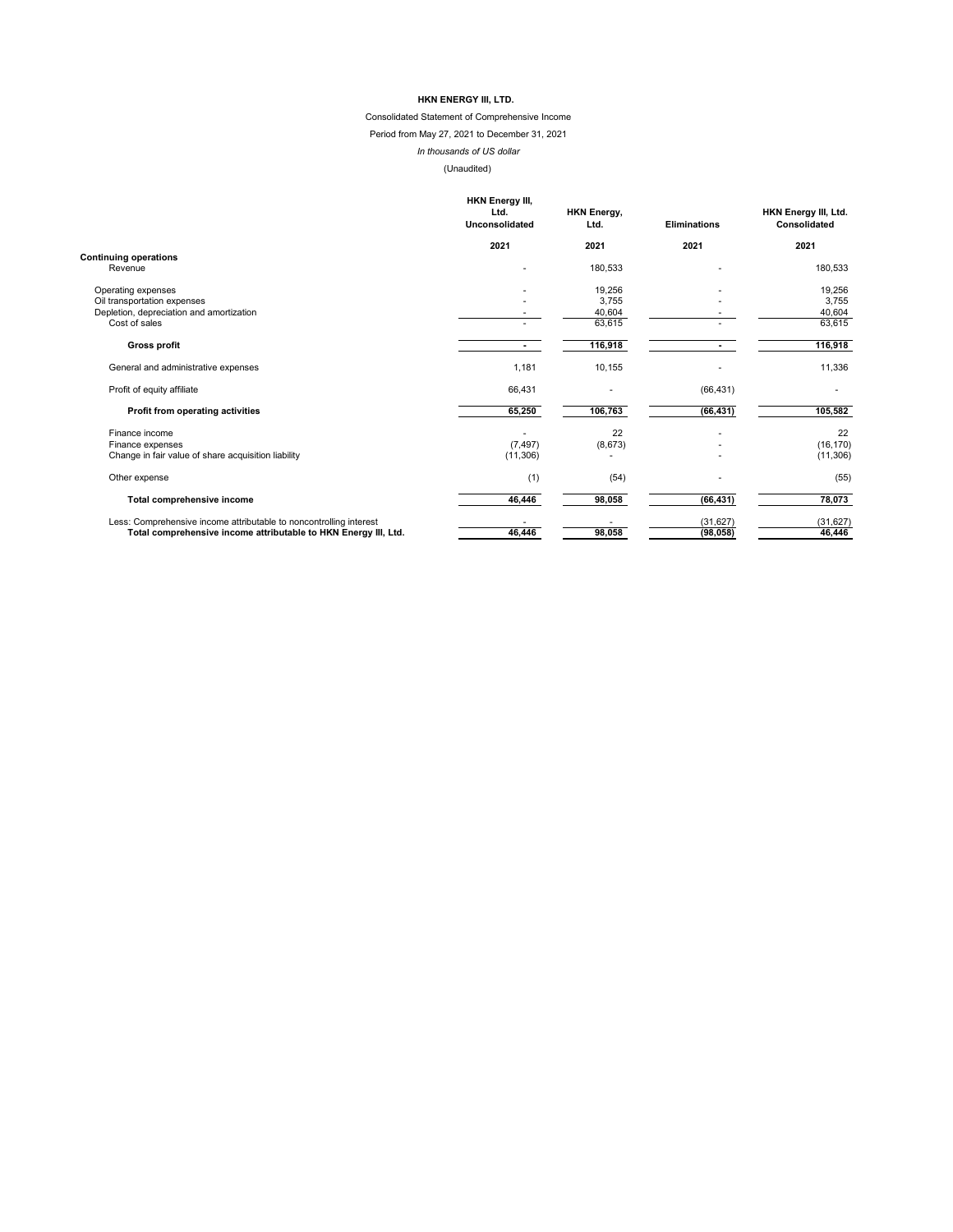Unconsolidated Cash Flow Statement

Period from May 27, 2021 to December 31, 2021

*In thousands of US dollar*

|                                                                           | 2021      |
|---------------------------------------------------------------------------|-----------|
| <b>OPERATING ACTIVITIES</b>                                               |           |
| Profit before income tax                                                  | 46,446    |
| Adjustments to add non-cash items:                                        |           |
| Finance expense                                                           | 7,497     |
| Change in fair value of share acquisition liability                       | 11,306    |
| Income of equity affiliates                                               | (66, 431) |
| <b>Changes in working capital and provisions:</b>                         |           |
| Prepaid expenses                                                          | (7)       |
| Trade and other payables                                                  | 70        |
| <b>Cash generated from operations</b>                                     | (1, 119)  |
| Interest paid                                                             | (6,001)   |
| Net cash from operating activities                                        | (7, 120)  |
| <b>INVESTING ACTIVITIES</b>                                               |           |
| Acquisition of controlling interest in HKN Energy, Ltd.                   | (80,000)  |
| Cash acquired in acquisition of controlling interest in HKN Energy, Ltd.  | 265       |
| Net cash from investing activities                                        | (79, 735) |
|                                                                           |           |
| <b>FINANCING ACTIVITIES</b>                                               |           |
| Proceeds from debt net of fees                                            | 98,000    |
| Debt issuance costs                                                       | (181)     |
| Contributions                                                             | 10,000    |
| Net cash from financing activities                                        | 107,819   |
| Net increase in cash and cash equivalents, and restricted cash            | 20,964    |
| Cash and cash equivalents, and restricted cash at beginning of the period |           |
| Cash and cash equivalents, and restricted cash at end of the period       | 20,964    |
| Of which restricted cash                                                  | 18,000    |